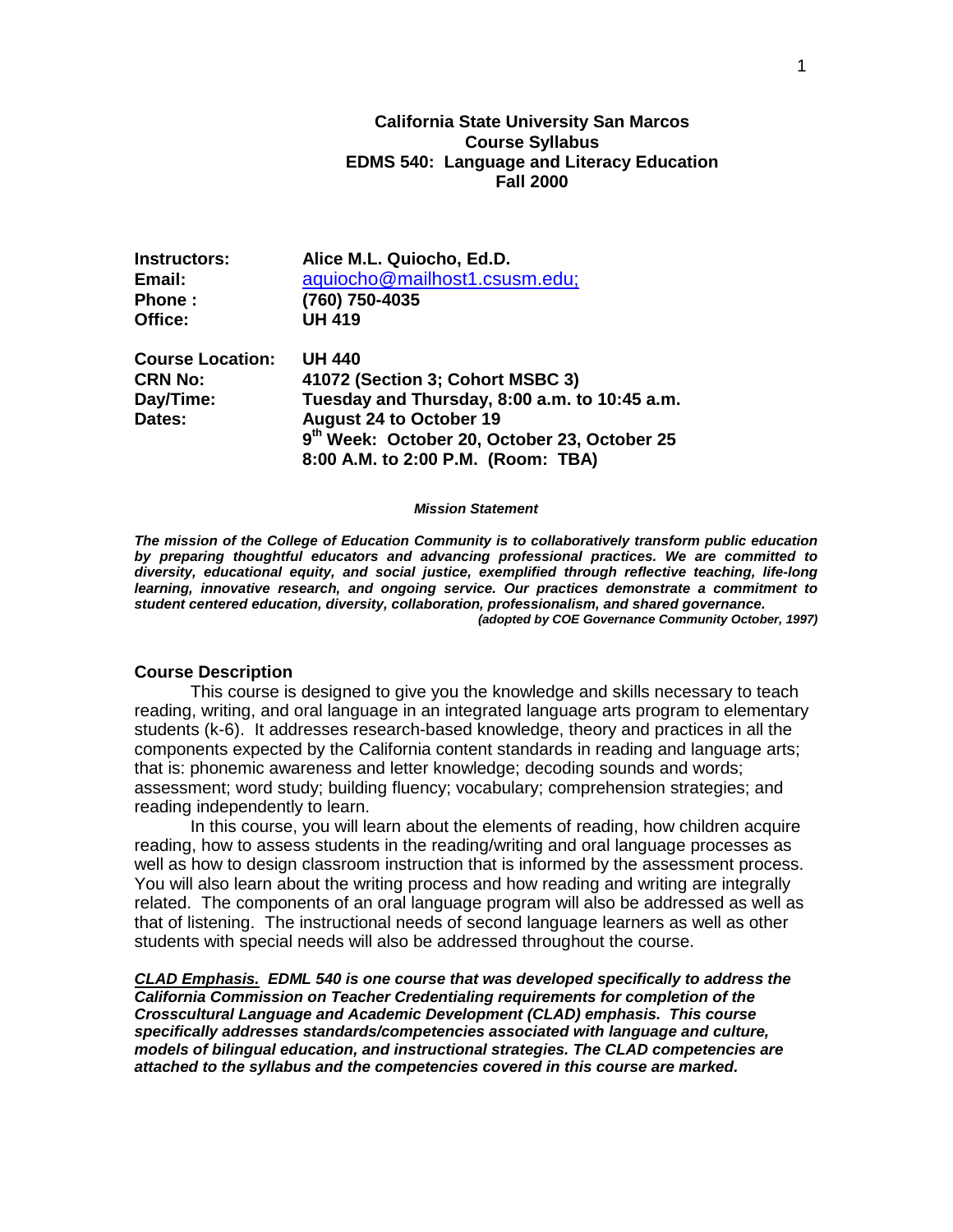**This is an eight-week course and is very intensive. There is a lot of reading to do. Please try to keep up and see me if you are experiencing any difficulty with keeping up.**

### **Required Texts:**

Bridges, L. (1997). Writing as a way of knowing. Stenhouse. Cary, S. (1997) *Second language learners*. Stenhouse. Cunningham, P. (1995). *Phonics they use*. Harper Collins. Fountas, I.C. and Pinnell, G.S. (1996), *Guided reading: Good first teaching for all children.* Heinemann. Moline, S. (1995). *I see what you mean.* Stenhouse. Reading/Language Arts Framework for California Public Schools. CA Dept. of Ed. Johns, J. *Basic reading inventory*. 7th edition. Kendall Hunt. Tompkins, G.E. (1997). *Literacy for the 21st Century: A Balanced Approach*. Prentice Hall.

*Teaching reading: A balanced, comprehensive approach to teaching reading in prekindergarten through grade three* (1996). CA Dept. of Ed.

# **Recommended Texts: Be selective. Look the books over and select those that will best help you in your student teaching placement.**

Allen, J. (1999). Words, words, words: Teaching vocabulary in grades 4-12. Stenhouse.

Bear, D., Invernizzi, M., Templeton, S., & Johnston, F. (2000). Words their way: Word study for phonics, vocabulary, and spelling instruction  $(2^{nd}$  ed.). Prentice Hall.

Cunningham, P. *Month by month phonics for kindergarten.* Carson.

Cunningham, P. *Month by month phonics for first grade.* Carson.

Cunningham, P. *Month by month phonics for second grade.* Carson.

Cunningham, P. *Month by month phonics for third grade.* Carson.

Cunningham, P. *Month by month phonics for upper grades.* Carson.

Fletcher, R., & Portalupi, J. (1998). Craft lessons: Teaching writing k-8. Stenhouse.

Sigman*. Implementing four blocks literacy model.* Carson. Wagstaff, J. *Phonics that work.* Scholastic*.*

# **Course Requirements**

**1. Attendance. (10 Points)** This class is where you must learn the content of reading and writing instruction. The end result of your studies in the credential program is the issuance of a license to teach in the State of California. There are quite a few requirements of beginning teachers in this state. Not only must you be licensed, but you must pass a test in reading Language Arts (RICA – Reading Instruction Comprehensive Assessment). We plan thoroughly and carefully to ensure that you get the best preparation program and will be confident in teaching reading and writing to children. Therefore, we expect you to be in class and be on time even though there may be some classroom-based experiences that seem more appealing. According to the attendance policy of the College of Education (described below), any student who misses **two classes** will be unable to obtain an A in the course.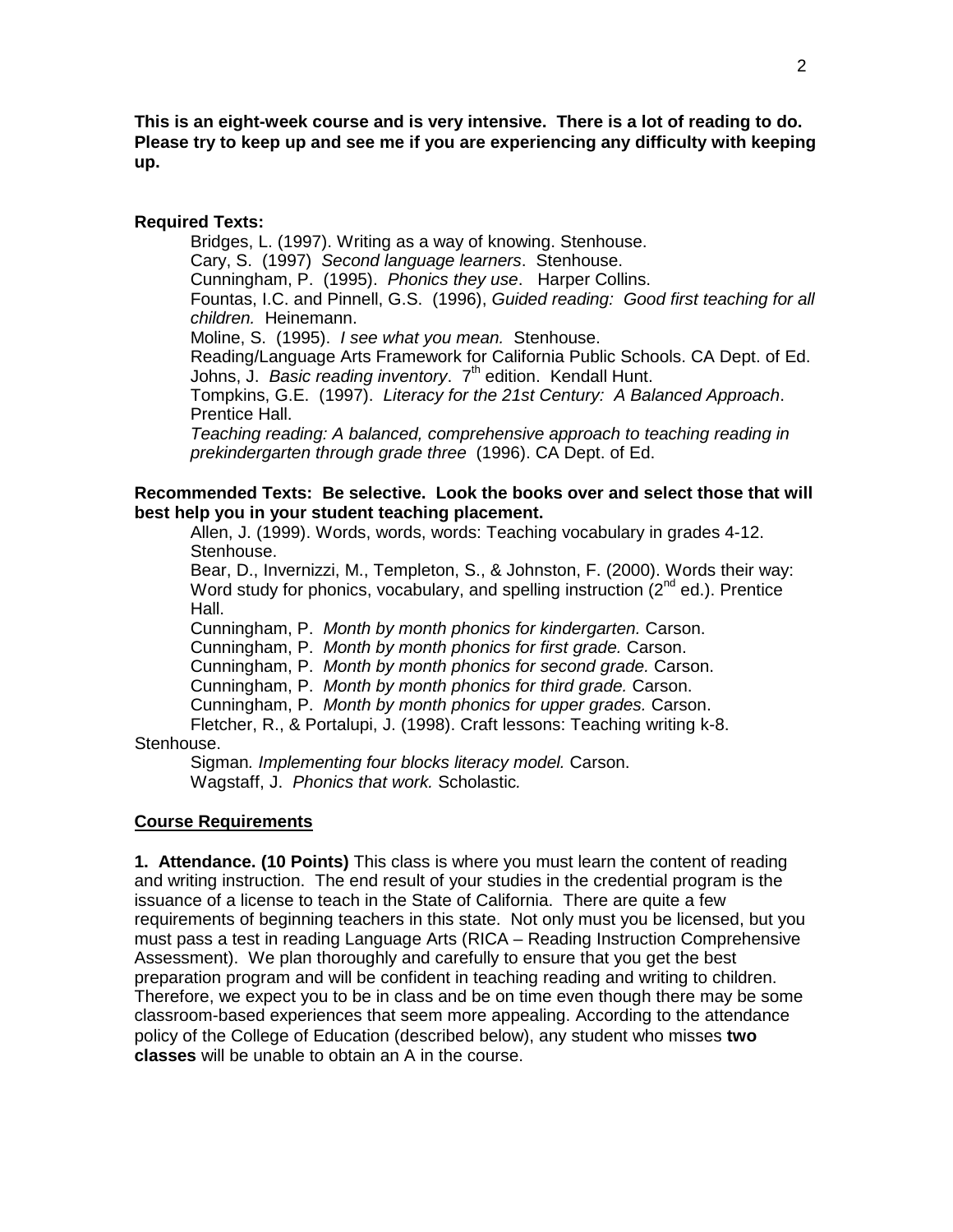**2. Participation**. **(10 Points)** You will be asked to participate in a variety of group activities, all of which will have direct applicability to your teaching in the classroom. Please plan on being an on task group participant.We expect you to read the assigned readings prior to each class session. We will not be asking you to write responses to your readings because you are professionals. You will be making that transition from student to teacher and it begins here. We are asking that you approach this class as a professional teacher. A true professional teacher accepts the responsibility of being a lifelong learner and keeps current on issues that affect students and their learning.

**3. Completion of Course Assignments (see detailed explanation below)**. The course assignments were designed to provide a variety of learning and teaching opportunities in classroom settings. You will present a portfolio of your work at a small group conference on May 22 or 23.

# **Course Assignments**

**1. Student Assessment [Will be a part of your resource notebook] (40 Points)**  This is a very important assignment because you will conduct individual assessments and work individually with students when you teach. Please select a student who is experiencing difficulties with reading – and don't shy away from second language learners. **In order to help you get through the assessment project, I am asking that you hand in portions of the assessment on specific dates. Please select your student as soon as possible.**

The first draft of your assessment project is due **September 14** (the interview, the word list and the reading selections with miscues) The second draft (including everything you have already handed in, the analysis of the data, the intervention plans, the writing sample) is due on **September 28.** The final assessment project that includes the formal write-up is due **October 17.** (If there is any special circumstance that prevents you from meeting these deadlines, please speak to me).

# *Guidelines for Developing the Student Assessment Project:*

- 1. Select a student who is experiencing reading difficulty.
- 2. Obtain written parental permission to work with this student. A form is attached to this syllabus.
- 3. Use the reading and writing interview (attached to this syllabus) with your student. Ask the questions. Record the answers on tape and write up the responses as part of your project. You will want to draw some implications from the interview in relation to your observations and interactions with the student. How are the responses made by your student in the interview reflected in his/her writing, reading and miscues?
- 4. Implement the following **Assessment Procedures with Grades 1-6**: **Important:** Take notes as you work with your student (see Tompkins, pp. 441- 443, for examples). Include your anecdotal notes (for example, your student's behavior during the activity, reactions to the activity, comments, etc.) in your analysis of the student and in your design of an appropriate instructional plan. Record all the student's oral responses on tape. **Don't try to assess the child in only one day.** If you think the child is getting tired, stop the assessment for the day and pick up another day. An important part of the assessment is developing a rapport with the child in which s/he is comfortable to fully participate.
	- 4.1 Word list. Use the graded word lists to ascertain the level at which you will have your student begin to read the reading passage. *Start at 2 grade levels below your student's grade level placement*.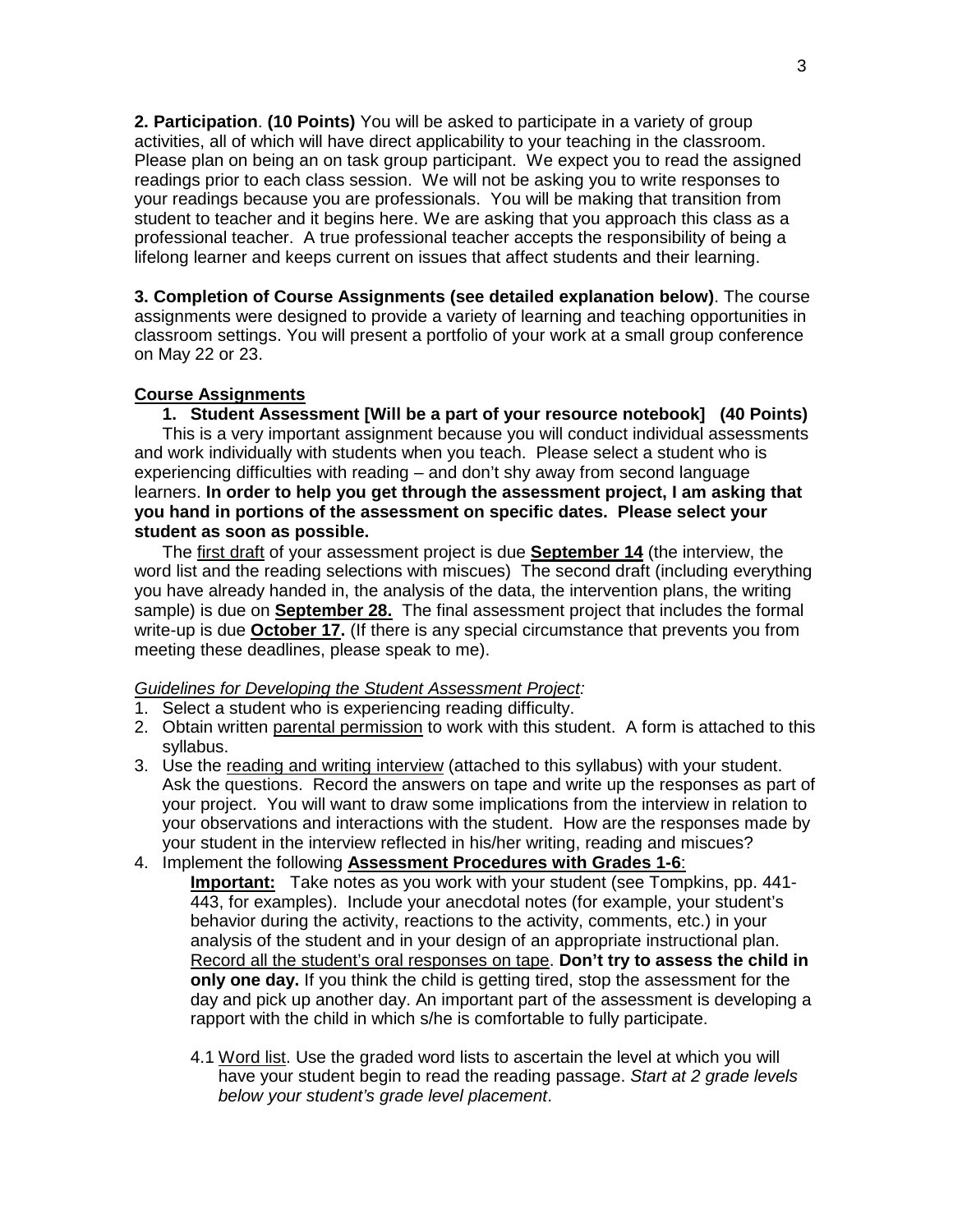- 4.2 Miscue Analysis. Use an expository and narrative text. Record the student reading. Record the reading.
- 4.3 **Recording and Analysis**. Listen to the tape. Record the miscues on a piece of paper containing a duplication of the reading selection. Use the *Johns* to record and analyze the miscues. Analyze the miscues made by your student using what you know about this student. What cues did your student use to make meaning? What are the strengths of your student? Use the analysis sheets in the John's and transfer that information to the assessment grid provided to record data about your student. Write your analysis in a clear manner. As you write your analysis, consider your original reading interview and consider how the answers given by the student during the interview connect to the miscues. Also consider the quality of the retelling and how you think that is related to the miscues.
- 4.4 Retelling. **Before your student reads the expository or narrative text, be sure to tell him/her that you will be asking him/her to retell the story**. Ask the comprehension questions as listed in the John's IRI. Also use the criteria provided in the john's to analyze the student's retelling.
- 4.5 Writing Sample. Obtain a writing sample from the student. Have him or her write about a favorite toy, book, food, sport or anything that is personal to this child. Personal writing encourages more writing. Students can draw if they want to. You will want to see what stage of writing the child is in as well as the child's ability to manipulate this abstract type of language. See Tompkins (pp. 451-456) as guidelines to organize your analysis.
- 4.6 Oral Language Sample. Obtain an oral language sample of the child. You will use two instruments:
- (a) Select a picture as a stimulus to assess the child's use of language. Encourage the child to talk about the picture. Record the conversation and transcribe it. You will want to analyze the child's willingness to talk about objects or content. How clearly does the child express his/her ideas? How much prompting did you have to do and what kind of responses did you get?
- (b) Informal Oral Language Assessment Task. Ask the child to teach a classmate how to play one of her/his favorite games. You will record their conversation and analyze it using the following criteria: vocabulary; listening skills (e.g., ability to take turns during the conversation, and respond appropriately to questions); organization and presentation of ideas. You will want to analyze the child's vocabulary use and ability to express his/her ideas in a familiar topic.
- 5. Be sure to enter the data you have collected about your student on the assessment grid. Use the grid to help you make decisions about the interventions in all areas in which you have assessed your student. The report should be clear and concise.

\*\* **Kindergarteners (and other emergent readers)** – Use the Early Literacy Assessment in Appendix A in John's. Or, you may use Clay's Observation Survey. You will assess the child's (1) letter knowledge, (2) concepts about print, (3) writing vocabulary and (4) ability to hear sounds in words (or dictation). You will also assess the child's (5) oral language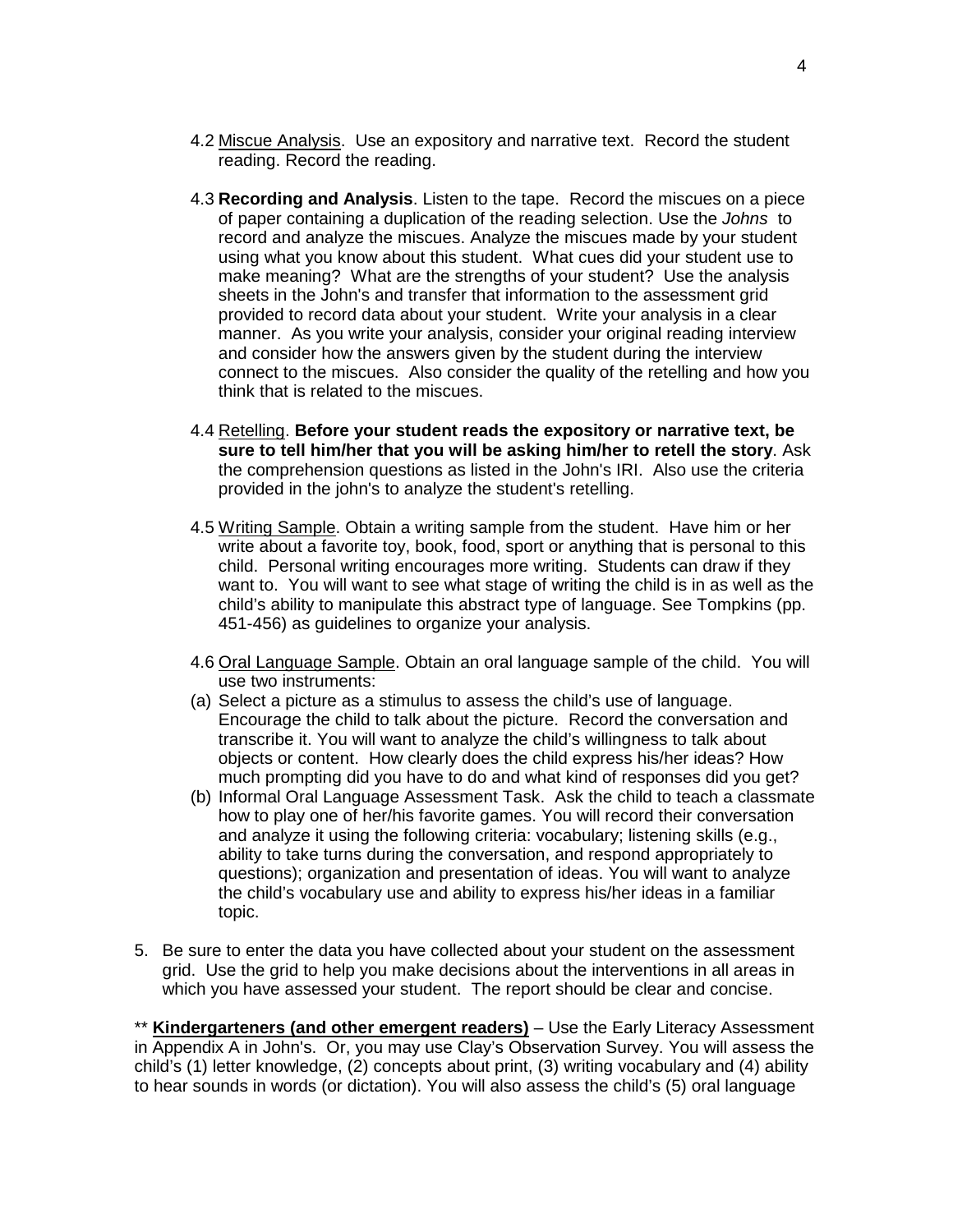(follow the directions in 4.5 "a" and "b"), and (6) reading, miscue analysis and reading comprehension.

To assess the child's reading, you will need to ask the child's master teacher for a list of books (at least 3) at the child's reading level that s/he has not read yet. Select one of the books. Type the book's story on a separate piece of paper to facilitate your recording and miscue analysis of the child's reading. Before asking the child to read the story, first ask him/her to look at the pictures – it will support his/her reading and meaning-making. Record the child's reading and miscues on the typed paper. After the reading, ask comprehension questions about the story. You will have to use the content of the story and your judgment to guide follow up questions and prompts. You might include the following prompts: Tell me about the story or everything you remember about the story. What happened next? Is there anything else you can remember? Show me the page that has your favorite part of the story – why did you like it? What happened in this page?

- 6. Design an instructional plan for your student. You are the teacher. Knowing what you know about your student as a result of the assessment, what areas should an appropriate instructional plan focus on? Why? Make sure to use (and refer to) the standards in the Reading/ Language Arts Framework for CA Public Schools for your child's grade level to guide you as you design the intervention plan.
- 7. Your Reflection. Based on your classroom observations of reading and writing as well as on what you learned in the assessment process, how do you feel the knowledge you have gained will help you as a-soon-to-be first year teacher?

### **The assessment project should have these parts**:

- **1.** The interview/survey
- **2.** The assessment procedures (for grades 1-6 or kindergarten/emergent readers): word list, miscue analysis, retelling/ reading comprehension, writing sample, oral language sample.
- **3.** The analysis of the assessment procedures. You need to include transcriptions and the child's writing.
- **4.** The Instruction/Interventions for reading, writing and oral language.
- **5.** Your reflection on the entire process of the assessment

#### **2. Lesson Plans. [Will be a part of the resource notebook] (20 Points)**

You will write two lesson plans. One lesson should be based on your instructional plan for the student assessment project. You will write a lesson for a small group activity that takes into account your child's special needs. The second lesson must be with the whole class. Both lessons may be from your integrated unit plan – *but they must be on reading/language arts.*

Because lesson planning may be unfamiliar to some of you but is so important to teaching, you will learn how to write reading lesson plans in class. I will give you a format to use.

*Important*: Your lessons must make provisions for second language learners, students presenting difficulty, and accelerated students. How are you going to work with students who are having difficulty? How will you scaffold second language learners' learning during the lesson? How will your lesson provide enrichment for accelerated students? Will you meet with students individually or in a small group while other students work independently?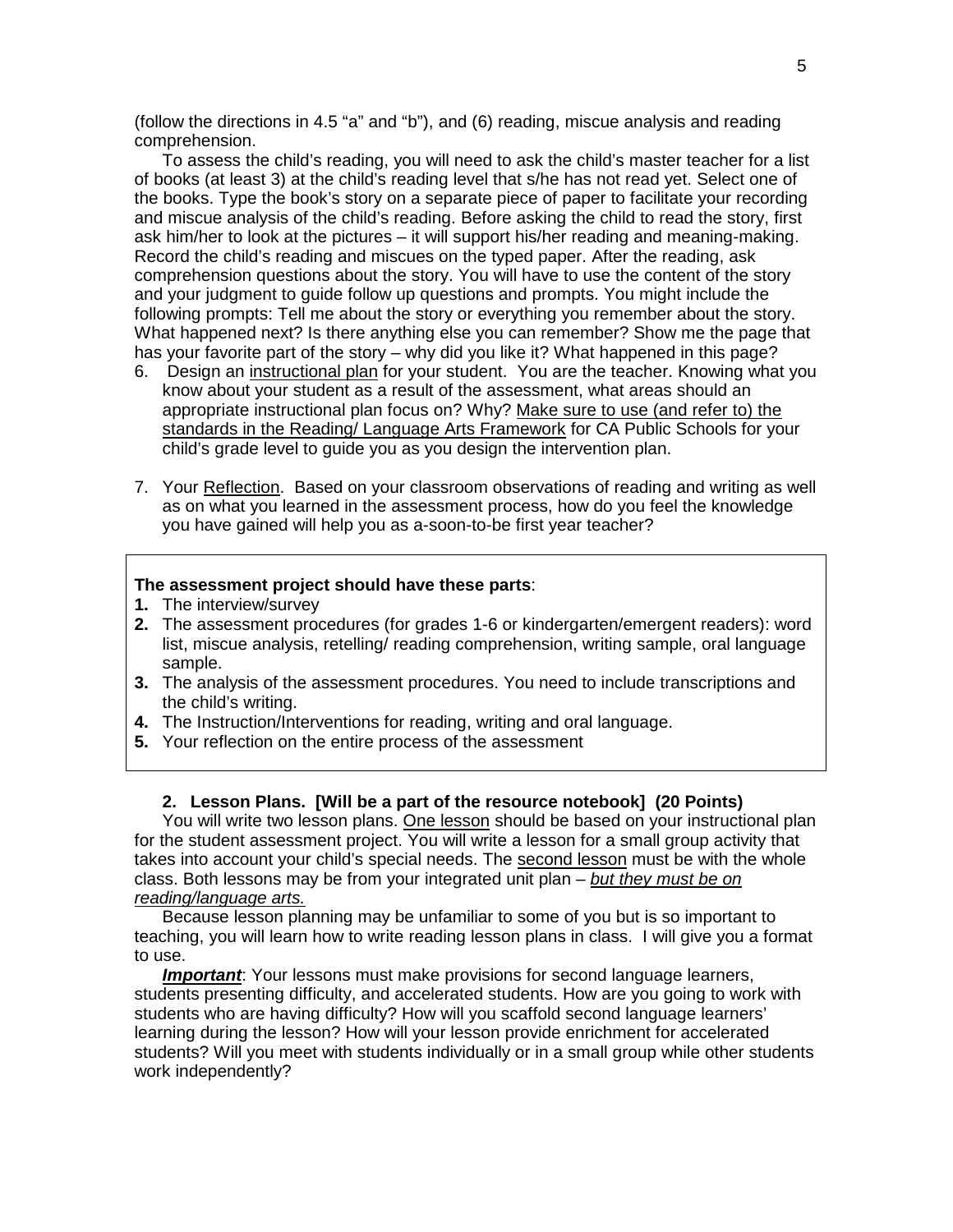**First draft due (not including the one based on your assessment project): September 12. Final drafts due (revision of the first lesson plan and the plan based on your student assessment. If this has to be revised, you will receive it on October 10 and will be due back to me on October 17.): October 5.** You will share one of your lesson plans with a small group of your colleagues in class on . Bring copies of your lesson plan for the whole class.

# **3. 15 Hours of Classroom Observations as Related to Class Content. [Will be a part of the resource notebook] (15 Points)**

As described in the University *Student Teaching Handbook*, we require that you spend time watching teachers instruct children in the reading/writing process. Find out about the program that is being used, how students are being grouped for reading at that grade level, what assessment was used to group students, and what safety nets are being used if the student(s) need/s them. Be able to describe what you see and how your observations are related to reading/writing instruction.A reflection is required. You are asked to reflect on the context or learning environment in which instruction takes place. How does the context of the classroom support the literacy development of children? In order to support the observation process and its relationship to class content, you will be asked to briefly share your classroom observations in class. That is, as we cover each topic on the syllabus, you will be asked to look for examples of classroom-based instruction. *Be aware that the observation participation phase of your student teaching can provide lots of data for your Reading Resource Notebook. Due: October 25.*

**4. Bibliography of Children's Books. [Will be a part of the resource notebook] (20 Points)**

This is meant to be the beginning of a reference list for you. Read 10 children's books - 5 fiction, 5 non-fiction. Write annotations for each book**.** *A sample of an annotation is attached to this syllabus.* Books should include selections that are appropriate for grades K-3 as well as for grades 4-6. You must include some selections that address multicultural/ second language learners. Protagonists must provide appropriate models for children. That is, they must be heroic and not victims. You may substitute annotations from two websites in the place of two books. Simply printing the website is not sufficient. In addition to the annotations, please be prepared to create an abbreviated list of titles to distribute to your classmates. *Due: October 3.* 

**Note:** I have developed a website with a bibliography of children's literature as well as a bibliography of multicultural literature by ethnic authors. This is a resource for you. The website can be reached from my homepage. The address is [http:///www.csusm.edu/Quiocho](http://www.csusm.edu/Quiocho)

#### *5.* **Reading/ Language Arts Resource Notebook. (60 Points)**

The objective of this portfolio is for you to DEMONSTRATE your learning and understanding of reading and language arts, and each of the components of the California Reading Initiative.

#### **The portfolio will include all the assignments described above as well as**:

- (1) A review of the components of the CA Reading Initiative. The components for the CA Reading Initiative section of the portfolio are clearly described in a law recently passed in the State of California. They include:
- 1. Planning and delivery of appropriate reading instruction based on assessment and evaluation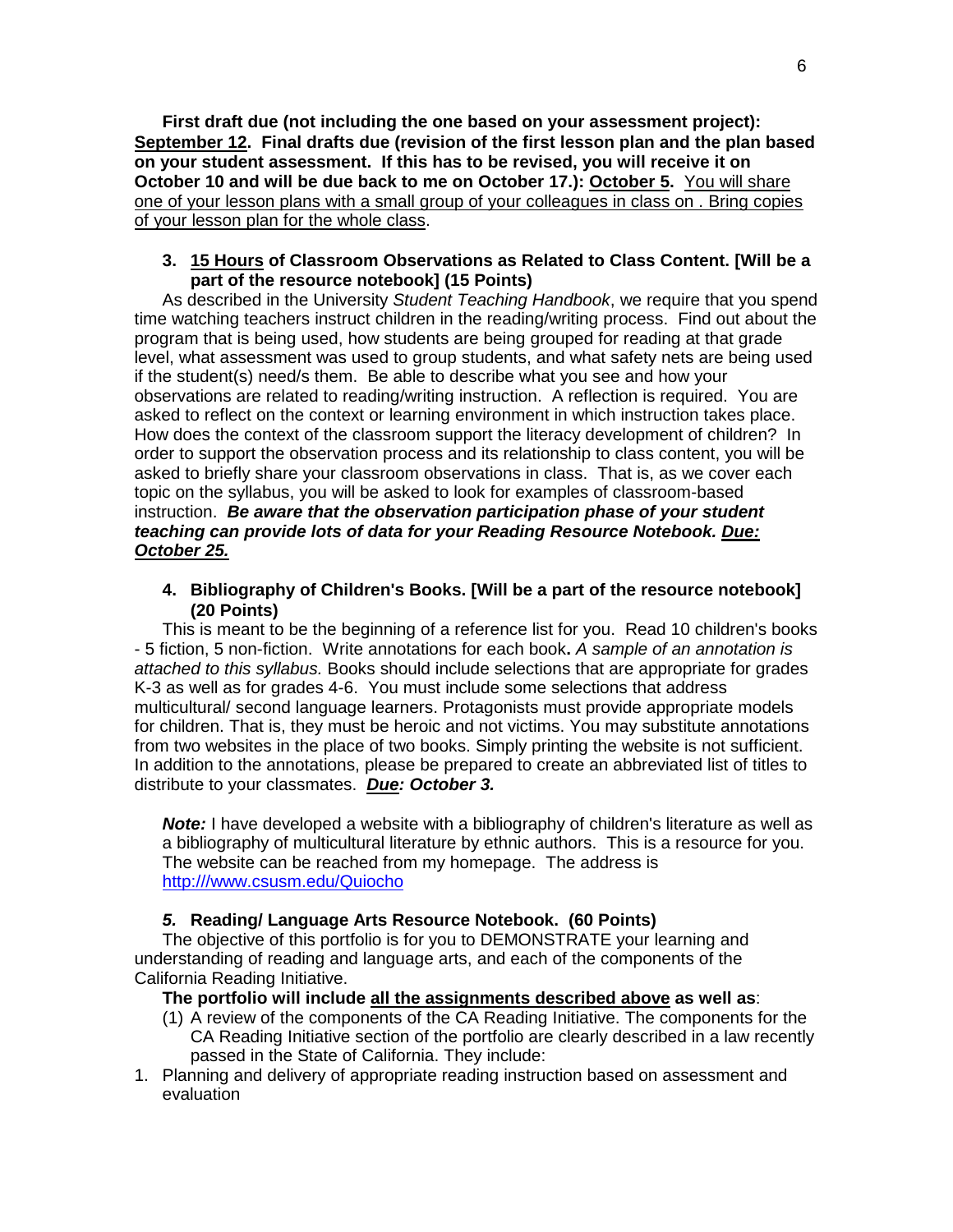- 2. Structure of the English language
- 3. Concepts about print
- 4. Phonemic awareness; Sound-symbol relationships; Decoding, and Word-attack skills
- 5. Spelling instruction
- 6. Vocabulary
- 7. Reading comprehension
- 8. Fluency
- 9. Relationships between reading, writing, and spelling
- 10. Independent selection and reading of good books
- 11. Diagnosis of reading deficiencies
- 12. Research on how children learn to read. Implications this research has for you as a teacher.
- 13.Research on how proficient readers read. Implications this research has for you as a classroom teacher.
	- (2) A statement of your philosophy of the teaching of reading and the concept of balance as you see it now (limited to **one** page); and

(3) Your choice of one successful activity that you used in the classroom (must be related to the teaching of reading and writing).

This notebook will contain samples of your learning and understanding. This will contain examples of your work that demonstrate that you are ready to instruct children in reading, writing, listening and speaking.You may approach the development of your portfolio and present it in a variety of ways. Be creative and thoughtful.

I will give you some ideas of ways to organize your notebook, but feel free to be as creative as possible. Use a variety of graphic and written presentations as best suits your learning style. Therefore, think about **HOW** you will show your learning and understanding. You may include lesson plans and student work that shows how students were taught. You may combine several of the components in ways that make sense for instruction. You may want to include strategies you will use to teach these components. You may even include pictures of students learning a specific strategy as well as your reflection on what was happening, why it worked or didn't work and why that was. There is a web site that will serve as a resource for ideas. Do not print the entire web site. That is not the point of the web site. It can be used as a resource for you. The address is: [http://www.csusm.edu/Quiocho.](http://www.csusm.edu/Quiocho) Click on **reading instruction portfolio.**

Keep in mind: Find a way to express yourself and your voice. Work with a friend so you can exchange ideas. Don't be afraid to be individualistic yet thorough. Follow the guidelines. **Do not wait until the last minute to do the notebook**. **Due: October 25th**

| Grading:                         | <b>Points:</b> |
|----------------------------------|----------------|
| <b>Student Assessment</b>        | 40             |
| <b>Lesson Plans</b>              | 20             |
| <b>Classroom Observations</b>    | 15             |
| Bibliography of Children's Books | 20             |
| Reading/ Language Arts Notebook  | 60             |
| Attendance                       | 10             |
| Participation                    | 10             |
| Total                            |                |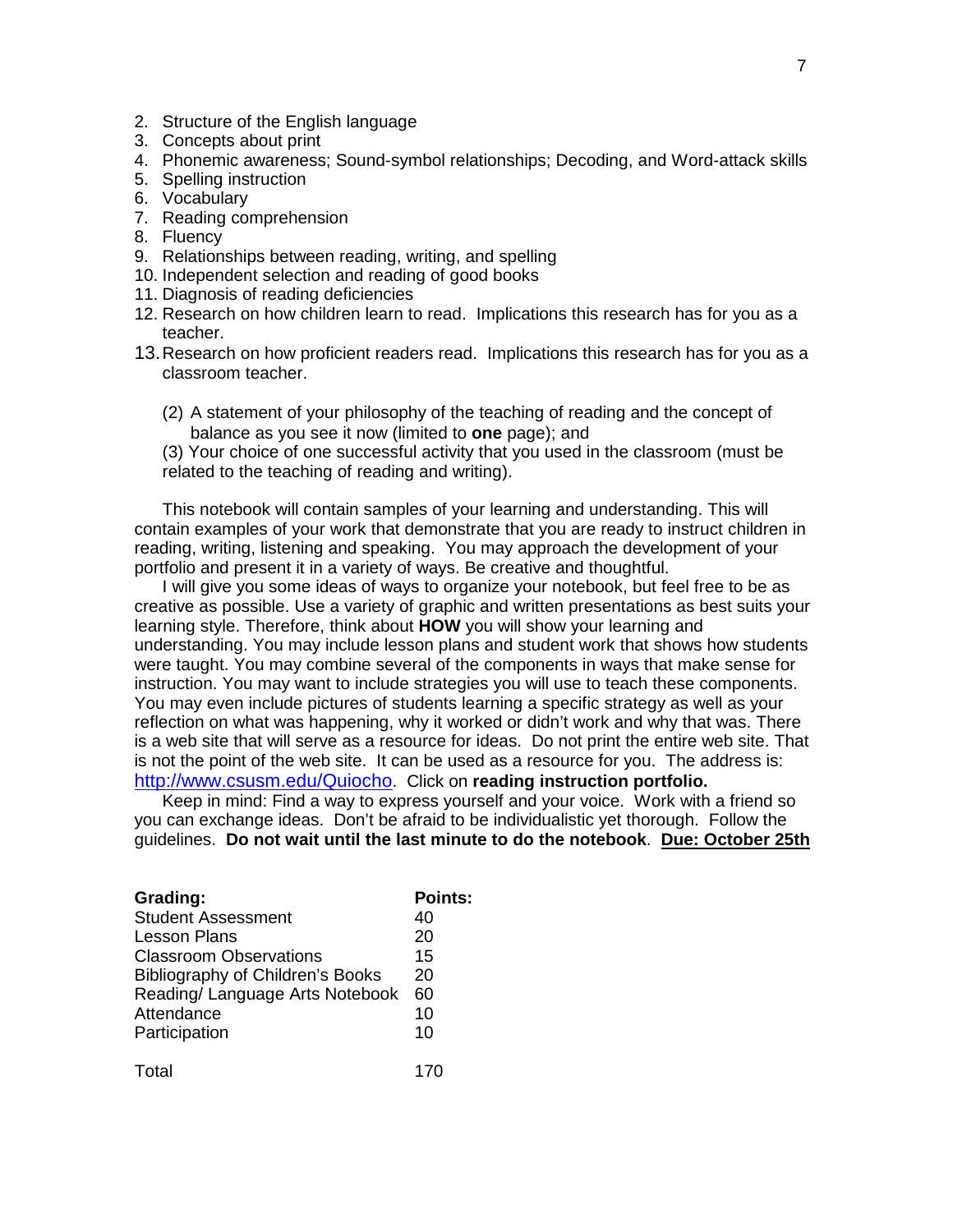| <b>Grading Scale:</b> |                   |
|-----------------------|-------------------|
| $160-170 = A$         | $136-139= B-$     |
| $154 - 159 = A -$     | $130-135 = C +$   |
| $149 - 153 = B +$     | $125 - 129 = C$   |
| $140 - 148 = B$       | $120 - 124 = C -$ |
|                       |                   |

Attendance Policy. There is an attendance policy that has recently been developed for use in the College of Education. The policy, approved December 19, 1997, reads as follows:<br>follows: Due to the dynamic and interactive nature of courses in the College of

Due to the dynamic and interactive nature of courses in the College of *Education, all students are expected to attend all classes and participate actively. At a minimum, students must attend more than 80% of class time, or s/he may not receive a passing grade for the course at the discretion of the instructor. Individual instructors may adopt more stringent attendance requirements. Should the student have extenuating circumstances, s/he should contact the instructor as soon as possible.*

Teacher education is professional preparation, and therefore students are expected to adhere to standards of dependability, promptness, participation, confidentiality, and writing achievement. Consequences for failing to meet these standards are as follows:

\*You must maintain a B average (3.0 GPA), with all grades at a C+ or better, in your teacher education courses at CSUSM to be recommended by this University for a teaching credential from the State of California.

\*If you miss two class sessions or are late (or leave early) for more than three sessions, you cannot receive a grade of A. If you miss three class sessions, you cannot receive a grade of B.

**Important.** It is most important to us that you learn all there is to learn in this class. Please communicate with us if you are experiencing any kind of difficulty in this class.

# **Materials to assist you.**

We have placed some materials on reserve in the library. There are two binders with many resources in them. One binder has materials related to teaching reading in grades K-3 and the other binder addresses grades 4-8. There are articles as well as strategies. These materials were developed to train teachers in the public schools. They have been approved by the State. Each binder has an overnight limit.

We have also placed some videotapes on reserve for your viewing. Because video materials are sometimes fragile, you may only view them in the library. The videos are short, and if you are interested in viewing classrooms as well as experts reviewing a variety of topics, you will want to watch the videos. Please watch at least two videos in areas where you feel you would like to see classroom practices demonstrated. The videos are not long and the description of each video is on the front of the case. The following videos have been placed on reserve:

- *I Can Read with You: Part 1*
- *I Can Read with You: Part 2*
- *I Know Letters and Sounds*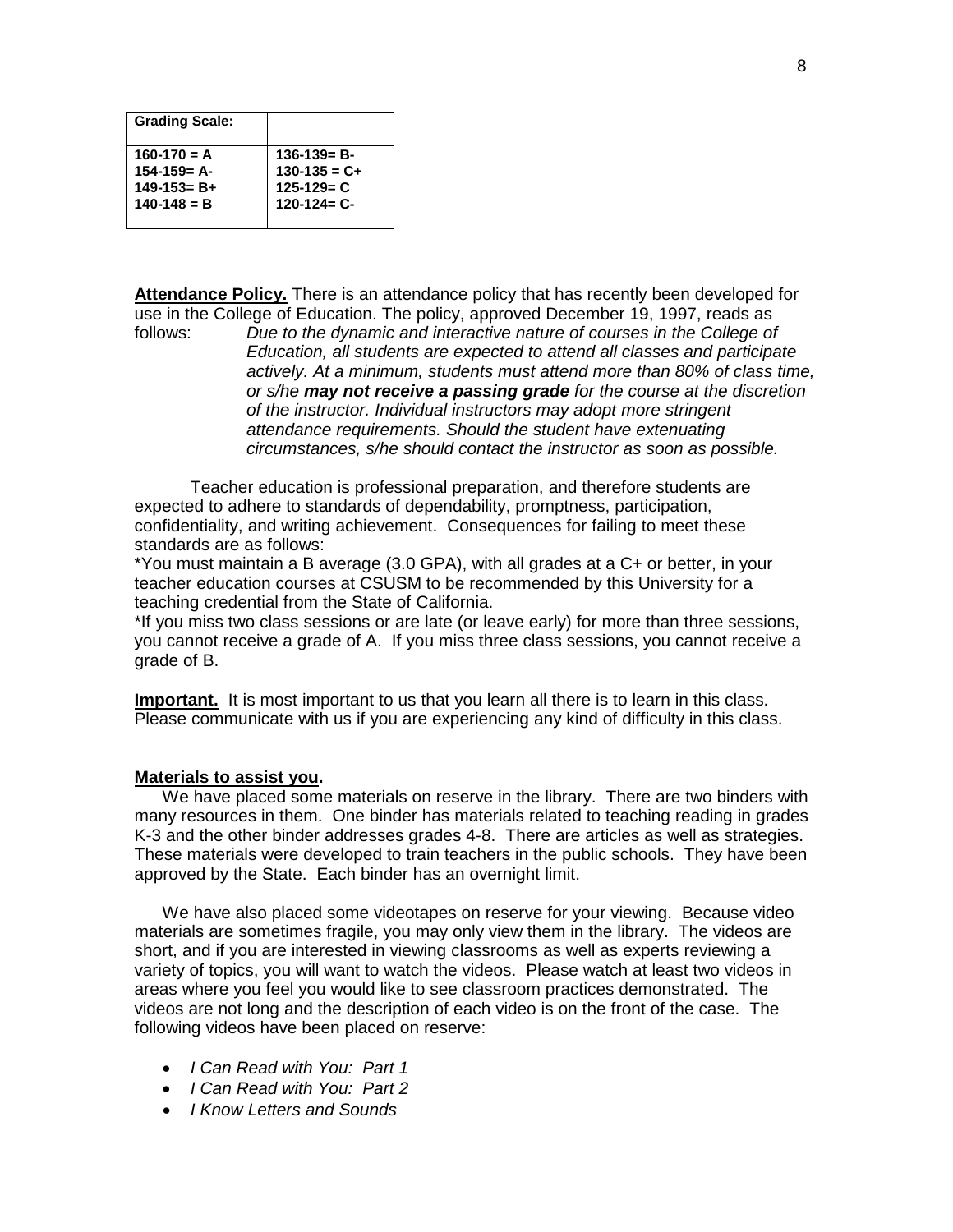- *Guided Reading*
- *Phonics and Spelling*
- *How Do You Spell It?*
- *Help Me Learn to Read: Part 1*
- *Help Me Learn to Read: Part 2*
- *I Can Read it Myself: Part 2*

| <b>Session/Date</b> | <b>Topic</b>                        | <b>Readings &amp; Assignments</b>  |
|---------------------|-------------------------------------|------------------------------------|
| Session 1           | Introduction to course              | Videotape: The Reading Process     |
| August 24           | How children learn to read          | Handout (Tompkins, p.17)           |
|                     | The reading process                 |                                    |
|                     | The CA Reading Initiative           |                                    |
| Session 2           | Becoming an effective reading/      | Tompkins, chapt. 1                 |
| August 29           | language arts teacher               | Cary, chapt. 2                     |
|                     | Building on early literacy learning | Fountas & Pinnell, chapt.2         |
|                     | (prior knowledge, oral language,    | Reading/Language arts framework    |
|                     | concepts about print, etc.)         | for CA schools, chapt.2            |
|                     | Promoting language experience       |                                    |
| Session 3           | Informal and formal ways of         | Tompkins, chapt. 12                |
| August 31           | assessment                          | Fountas and Pinnell, chapt. 6      |
|                     | Lesson Plan Workshop                | Teaching Reading, p. 18 - 21       |
| Session 4           | Authentic assessment of second      | Cary, pp.101-104                   |
| September 5         | language learners                   | Johns, pp. 3-44                    |
|                     | Informal Reading Inventory (IRI)    | Fountas and Pinnell, chapt.15      |
| Session 5           | Phonemic awareness/Phonics          | Video: Doing Words                 |
| September 7         | instruction                         | Tompkins, chapt. 3 (pp.88-120) and |
|                     | Working with emergent readers,      | 10                                 |
|                     | including second language learners  | Cunningham, chapt. 1 (pp.1-31)     |
|                     |                                     | Teaching Reading, p. 4-8           |
| Session 6           | Letter knowledge                    | Cunningham, chapt. 1 (pp.32-53)    |
| September 12        | Sight Words                         | and 4                              |
|                     | Word knowledge                      | Fountas and Pinnell, chapt. 13     |
|                     |                                     | Tompkins, chapt. 5 (pp.160-180)    |
|                     |                                     | <b>Lesson Plans/ Draft due</b>     |
| Session 7           | Spelling                            | Bridges, chap.5                    |
| September 14        |                                     | Cunningham, chap.2 and 3           |
|                     |                                     | Tompkins, chap.3 (pp.110-120)      |

# **Class Calendar, Readings & Assignments**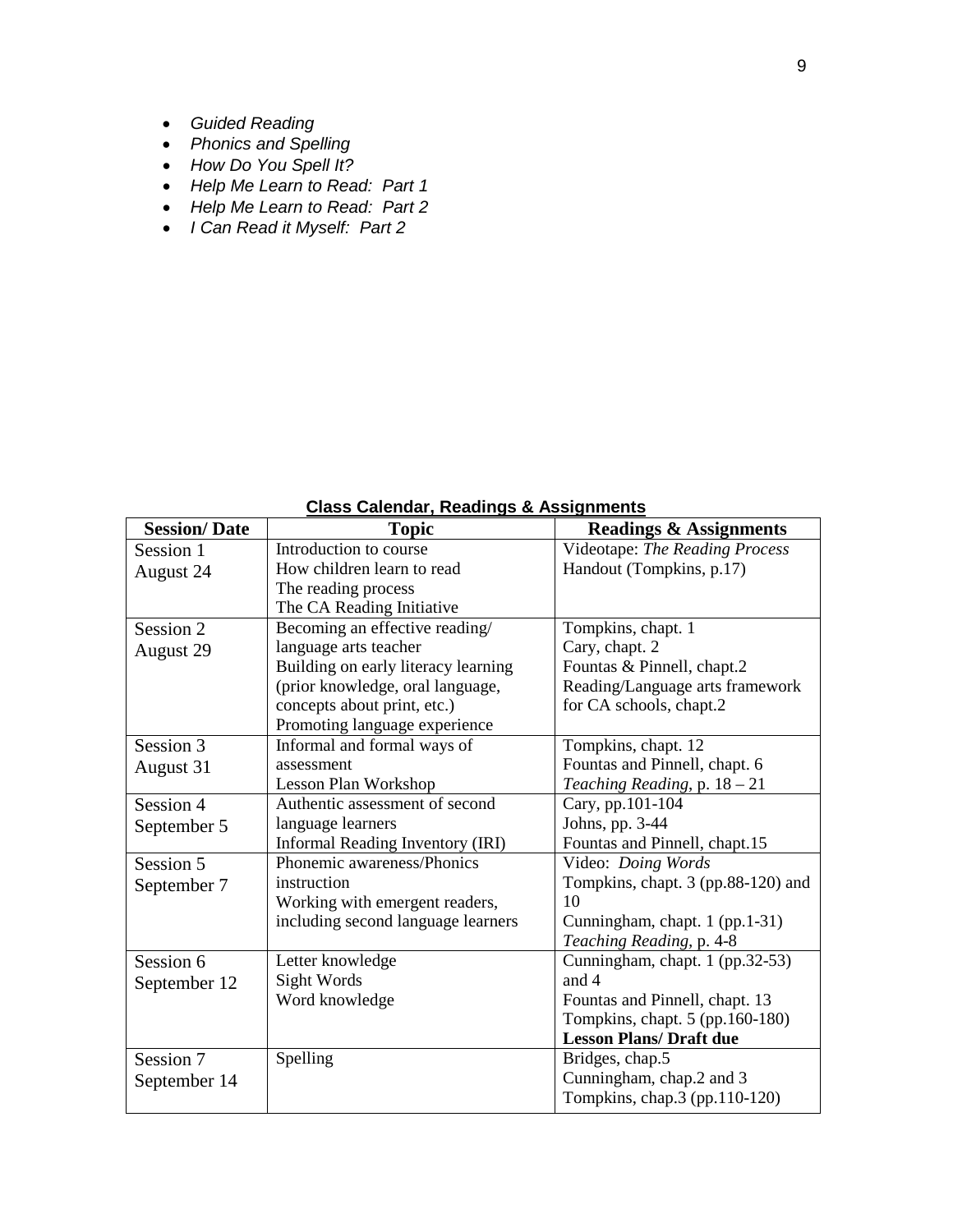|                    |                                              | <b>Student Assessment/Draft due</b>            |  |
|--------------------|----------------------------------------------|------------------------------------------------|--|
| Session 8          | <b>Vocabulary Development</b>                | Tompkins, chapt. 5 (pp.180-197)                |  |
| September 19       |                                              | Cunningham, p. 120 - 162                       |  |
|                    |                                              | Fountas and Pinnell, review chapt.             |  |
|                    |                                              | 13 (pp.165-169)                                |  |
|                    |                                              | Teaching Reading, p. 8-10                      |  |
|                    |                                              | Cary, pp.91-92                                 |  |
| Session 9          | Selection of appropriate reading             | Fountas and Pinnell, chap.9, 10 and            |  |
| September 21       | materials                                    | 11                                             |  |
|                    |                                              | Handouts (Petterson's                          |  |
|                    |                                              | characteristics of texts, and book             |  |
|                    |                                              | level equivalence chart)                       |  |
| Session 10         | Shared reading                               | Video (TBA)                                    |  |
| September 26       | Guided reading                               | Cunningham (review chap.1, pp.5-               |  |
|                    |                                              | 13)                                            |  |
|                    |                                              | Fountas and Pinnell, chap. 1, 3 and            |  |
|                    |                                              | 11                                             |  |
|                    |                                              | Tompkins, chap.7 (pp.255-263)                  |  |
| Session 11         | Addressing standards                         | Reading/Language arts framework                |  |
| September 28       |                                              | for CA schools, pp.19-21                       |  |
| Session 12         | <b>Independent Reading</b>                   | Fountas and Pinnell, chap. 9                   |  |
| October 3          | <b>Literature Focus Units</b>                | Tompkins, chapt. 8                             |  |
|                    |                                              | <b>Bibliography due</b>                        |  |
| Session 13         | Comprehension                                | Tompkins, chap.4 and 6                         |  |
| October 5          | Study skills                                 | Fountas and Pinnell, chap.                     |  |
|                    | Text structure                               |                                                |  |
|                    | Share lesson plans in small groups           | Lesson plans due (final copy)                  |  |
| Session 14         | The writing process                          | Video (TBA)                                    |  |
| October 10         | Guided writing and interactive writing       | Bridges, chap. 1 and 2                         |  |
|                    |                                              | Tompkins, chapt. 7 (pp.263-279)                |  |
| Session 15         |                                              | Fountas & Pinnell, pp.22-23<br>Bridges, chap.6 |  |
|                    | Reading and writing across the<br>curriculum | Tompkins, chapt. 9 and 11                      |  |
| October 12         | Reading/writing workshop                     | Teaching Reading, p. 10-13                     |  |
|                    |                                              | <b>Final assessment due</b>                    |  |
| Session 16         | Reading and writing in the content           | Moline, chapters 1-5                           |  |
| October 17         | areas                                        |                                                |  |
|                    |                                              |                                                |  |
| Session 17         | Developing Strategic Readers and             |                                                |  |
| October 20         | Writers: Four Blocks Model                   |                                                |  |
| 8:00 - 2:00 P.M.   |                                              |                                                |  |
| Session 18         | Content area reading and second              | Cary, chap.1 and 3                             |  |
| October 23         | language learners                            | Moline, chapters 6-9                           |  |
| $8:00 - 2:00$ P.M. |                                              |                                                |  |
| Session 19         | Grouping and management                      | Fountas and Pinnell, ch. 4, 5 and 8            |  |
| October 25         | Working together to develop life-long        | Tompkins, chapt.2                              |  |
| $8:00 - 2:00$ P.M. | readers and writers                          |                                                |  |
|                    |                                              | Reading resource notebooks due                 |  |